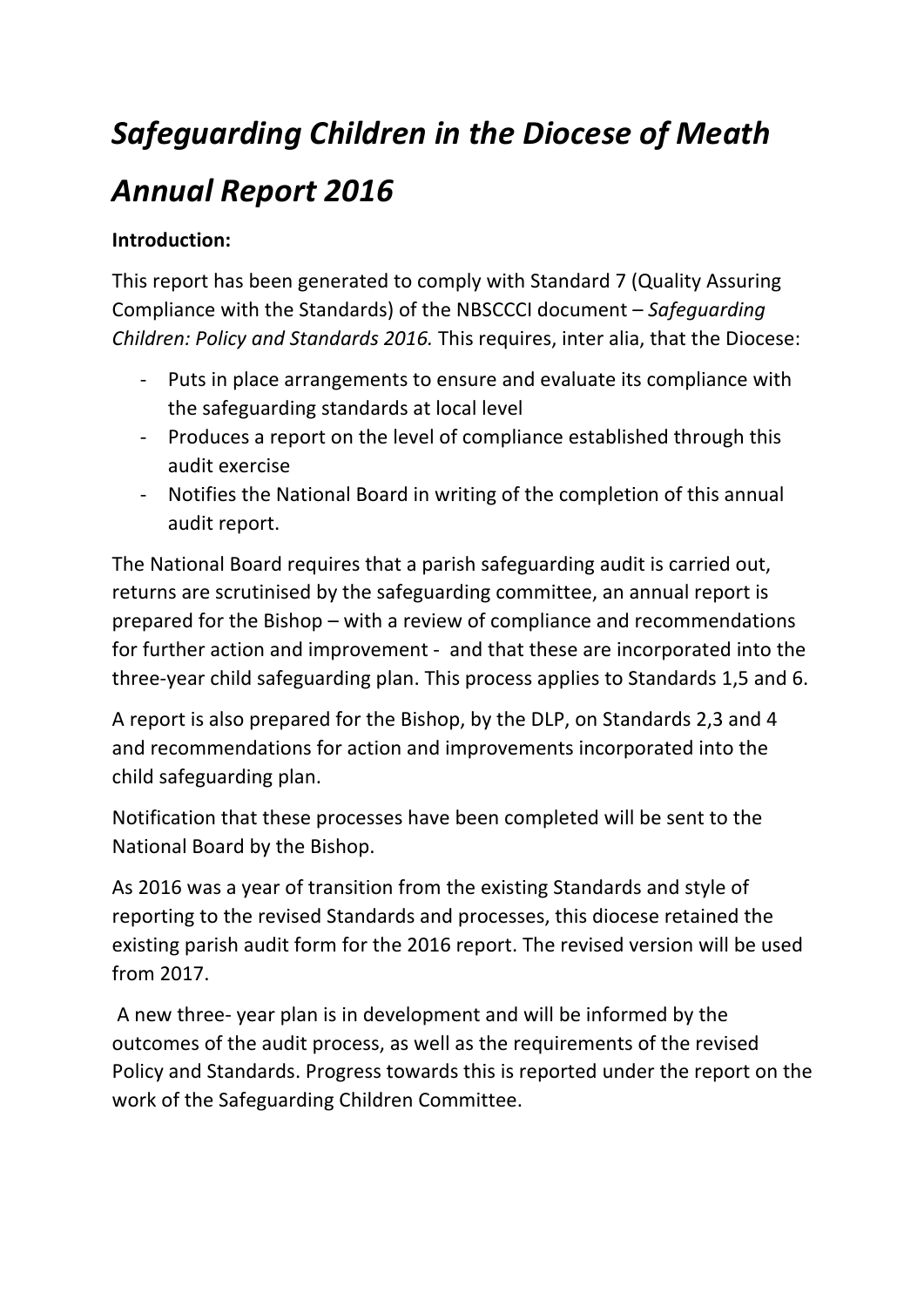# **Overview of the work of the Safeguarding Committee on Standards 1, 5 and 6.**

**Report on the audit review of safeguarding children measures in the parishes of the Diocese of Meath**

All parishes were requested by the safeguarding committee to return their completed audit forms by November 30. As is usual practice, the returned forms were scrutinised by an independent assessor who compiled the following report:

Sixty-six completed audit forms were returned out of a total of 69 by the end of January 2017.

Parishes are engaged in a number of child /youth activities namely -

Altar servers, Choir, Readers, Sacramental preparation, Feast day celebrations, Lenten, Easter and Christmas pageants and plays, Legion of Mary and Young Pioneers.

Safe recruitment and vetting procedures are in place, kept up to date and securely stored in all parishes.

Some parishes are awaiting consent forms to be returned. I have outlined these on a separate sheet.

Altar servers are given training and all children involved in parish activities receive the appropriate information leaflet. The Diocesan Safeguarding poster is prominently displayed in appropriate areas e.g. Church porch, Sacristy, Parish Centre, and on Website.

No concerns or complaints were reported to the Parish Safeguarding Representatives and as such no disciplinary procedures were invoked.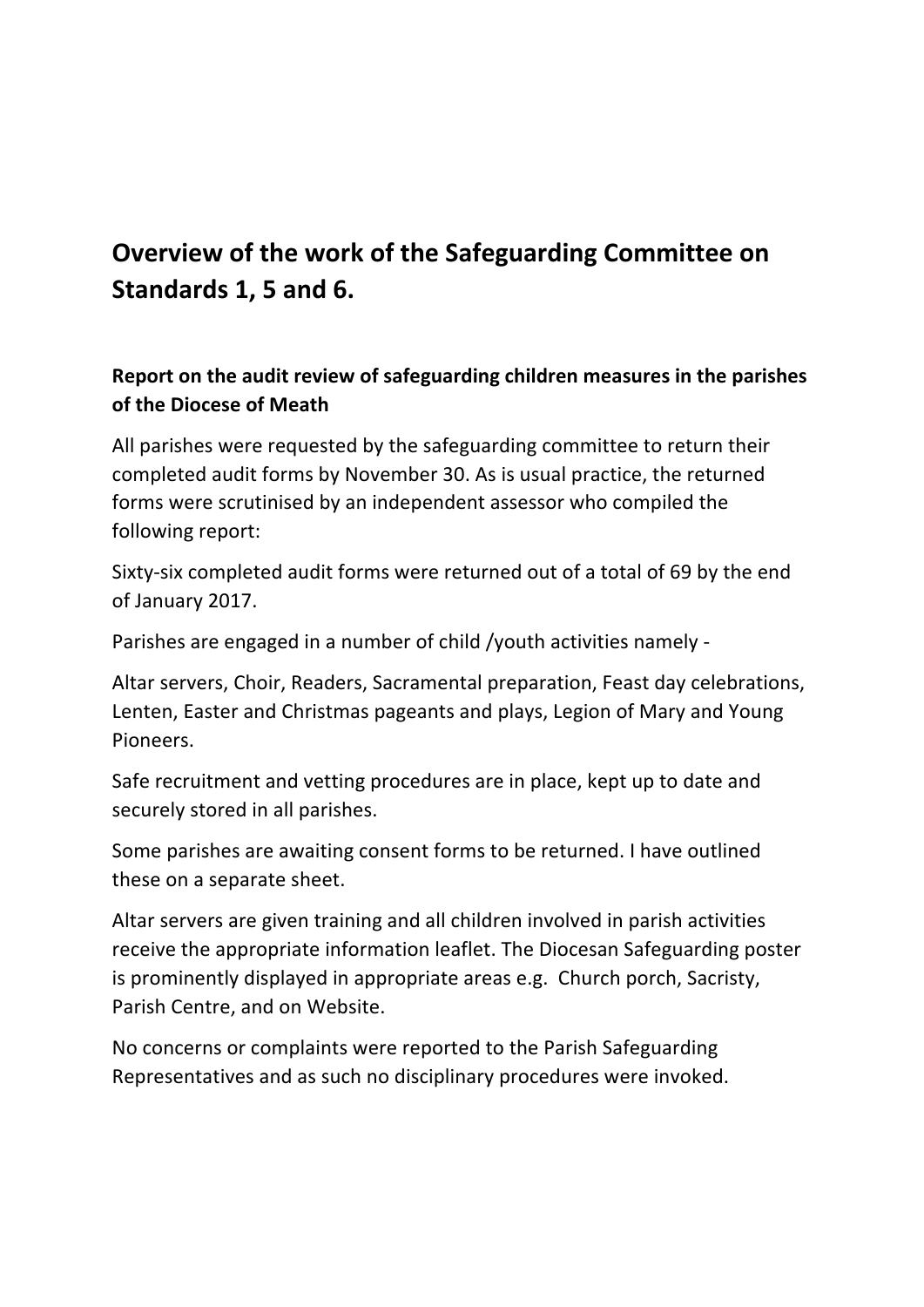Regular contact between Priests and Safeguarding Representatives takes place; this contact varies on average from once a year to 3-4 times a year. Some meet monthly whilst others meet twice a year.

Suggestions, comments or assistance on improving safeguarding procedures or training are included on a separate sheet and will be forwarded to the Resource Team and Safeguarding Committee.

The audits demonstrate the successful implementation of the Diocesan Safeguarding Policy and procedures.

It is evident that all parishes who returned forms are aware and compliant with the Safeguarding Policy.

#### **Meetings of the Safeguarding Children Committee:**

Meetings were held in March, June and September. That planned for December was postponed since a quorum was not possible because of illness of a number of members.

The Resource Team, Fr Paul Crosbie, Ms Antoinette Shaw and Mr David Gavin, met on eight occasions.

#### **Membership:**

S Neville completed her work as Trainer with the diocese and member of the committee in Dec. 2015.

J Walshe resigned as secretary to the committee and was replaced by Fr P Crosbie. She remained as a member.

A Doran and P Clarke were appointed as new members of the committee, as were A Shaw and D Gavin who had been recruited as Trainers.

#### **Main areas of work addressed:**

#### **Revision of the Safeguarding Policy and Standards**

Aspects of the development, dissemination and implementation of the revised Policy and Standards were a major part of the work of the committee. The NBSCCCI launched the new material in June. Members of the committee attended workshops related to its development and dissemination.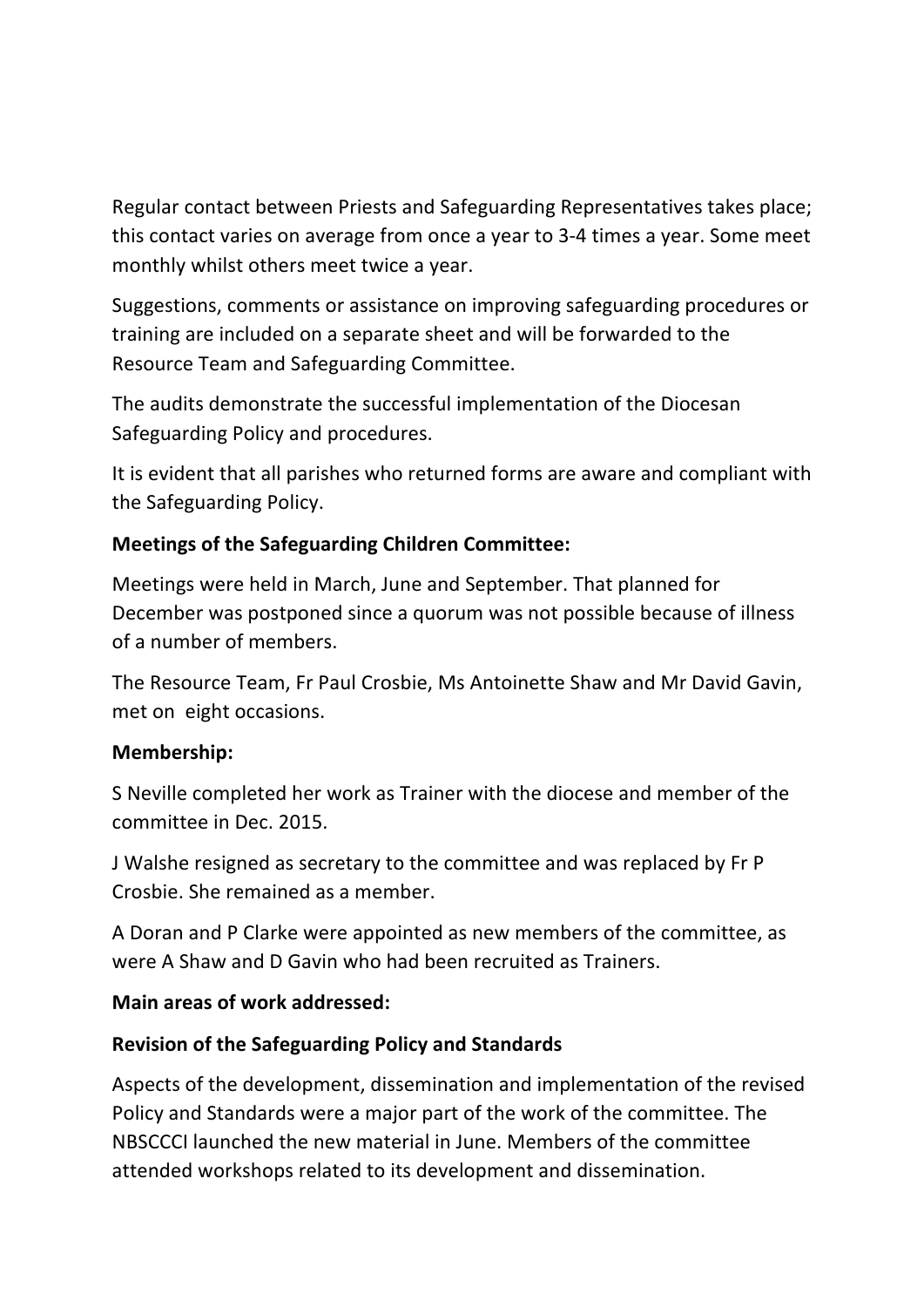Bishop Smith signed a commitment to follow the policy on behalf of the Diocese of Meath.

The SCC decided that, to the extent compatible with the revised policy and procedures, existing resource materials should continue to be used and that additional and new material contained in the NBSCCCI Guidance would be made available in a user-friendly set of operational guidelines for meeting the standards. The Policy document and the Operational Guidelines have been placed on a redesigned version of the website (www.meathsafeguarding.ie).

The Guidelines are organised into three sections: those related to Standards 1, 5 and 6 into a section headed "Creating a Culture of Safety"; those relating to 2, 3 and 4 into a section headed "Recognising, Responding and Reporting"; those relating to Standard 7 into a section headed "Quality Assurance". All of the associated forms and templates are collated into Section 4.

The rationale for this approach is based primarily on ease of access for users. The first section covers mainly the areas of concern to PSR; the second to the DLP; while the third, though covering some requirements at both parish and diocesan levels, is mainly the responsibility of the SCC.

A series of four workshops was organised to inform clergy and PSR about the new requirements for compliance with the Standards. At these, copies of the `Safeguarding Children: Policy and Standards for the Catholic Church in Ireland 2016`; a summary leaflet on the policy; and the poster for display were distributed.

The Autumn edition of the Newsletter was devoted to information on the revised Policy and Standards.

## **Garda Vetting**

The National Vetting Bureau (Children and Vulnerable Persons) Act 2012 was commenced at the end of April 2016. This legislation places mandatory requirements on the Diocese which the Diocese is making strenuous efforts to meet. The SCC decided at its meeting in June to undertake a review of Garda vetting. Every parish was asked by Bishop Smith to provide written confirmation that the following Church personnel have been vetted: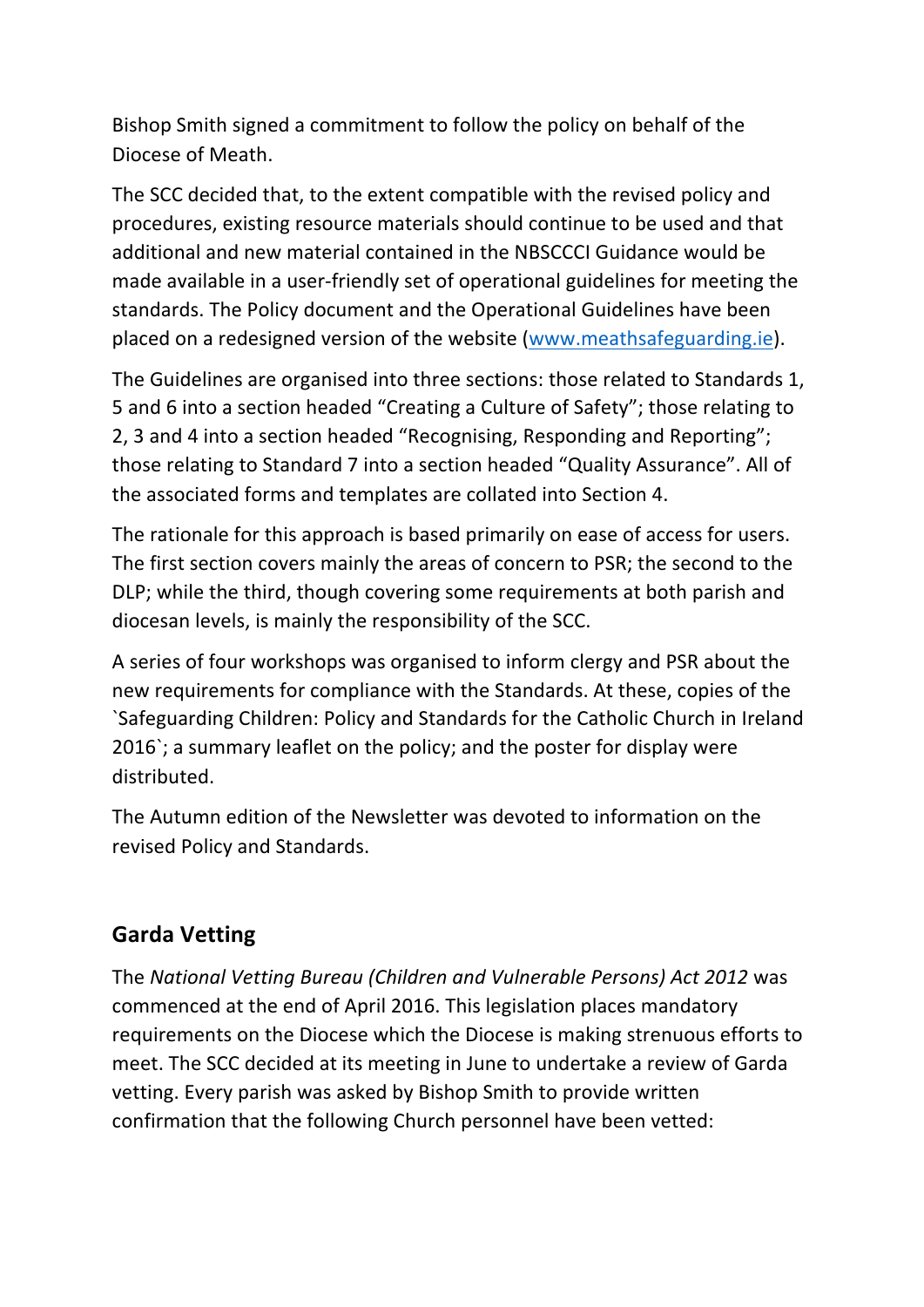- Parish clergy, including priests who provide occasional or temporary ministry in the parish
- Parish Safeguarding Representatives
- Sacristans
- Choir directors and their assistants, where children are members of the choir.

Parishes were directed to commence the vetting process immediately in the case of any of these personnel who have not been vetted. The aim is to have all personnel vetted, in accordance with the legislation, by December 31 2017 and the diocese is on target to meet this.

The Bishop has appointed a new Liaison Person (Linda Duncan) to deal with applications from parishes. E-vetting is now in place. Priority is given to processing applications from employees and volunteers for whom vetting is mandatory.

Detailed guidance has been provided to parishes; the Summer newsletter was dedicated to explaining the requirements; and these are also contained in the Operational Guidelines.

# **Training and Support (Standard 5)**

Antoinette Shaw and David Gavin were appointed as trainers following the resignation of Sandra Neville. An induction session was provided for them by Sandra Neville. They have contacted all parishes, introduced themselves and have conducted a number of the Deanery meetings which take place in Spring and Autumn.

As no training for trainers course was available this year, a trainer from a neighbouring diocese, Sr Una Purcell of the Diocese of Ardagh and Clonmacnoise, facilitated a training course for PSR which the new trainers observed. 

The trainers have attended briefing sessions on the revised Policy and Standards; the NBSCCCI Conference in Oct.; and contributed to the four dissemination workshops on the revised policy and procedures.

The NBSCCCI will offer a Train the Trainers Course over six days in February, March and April 2017 which AS and DG will attend.

A training plan is developed each year by the trainers and ratified by the SCC.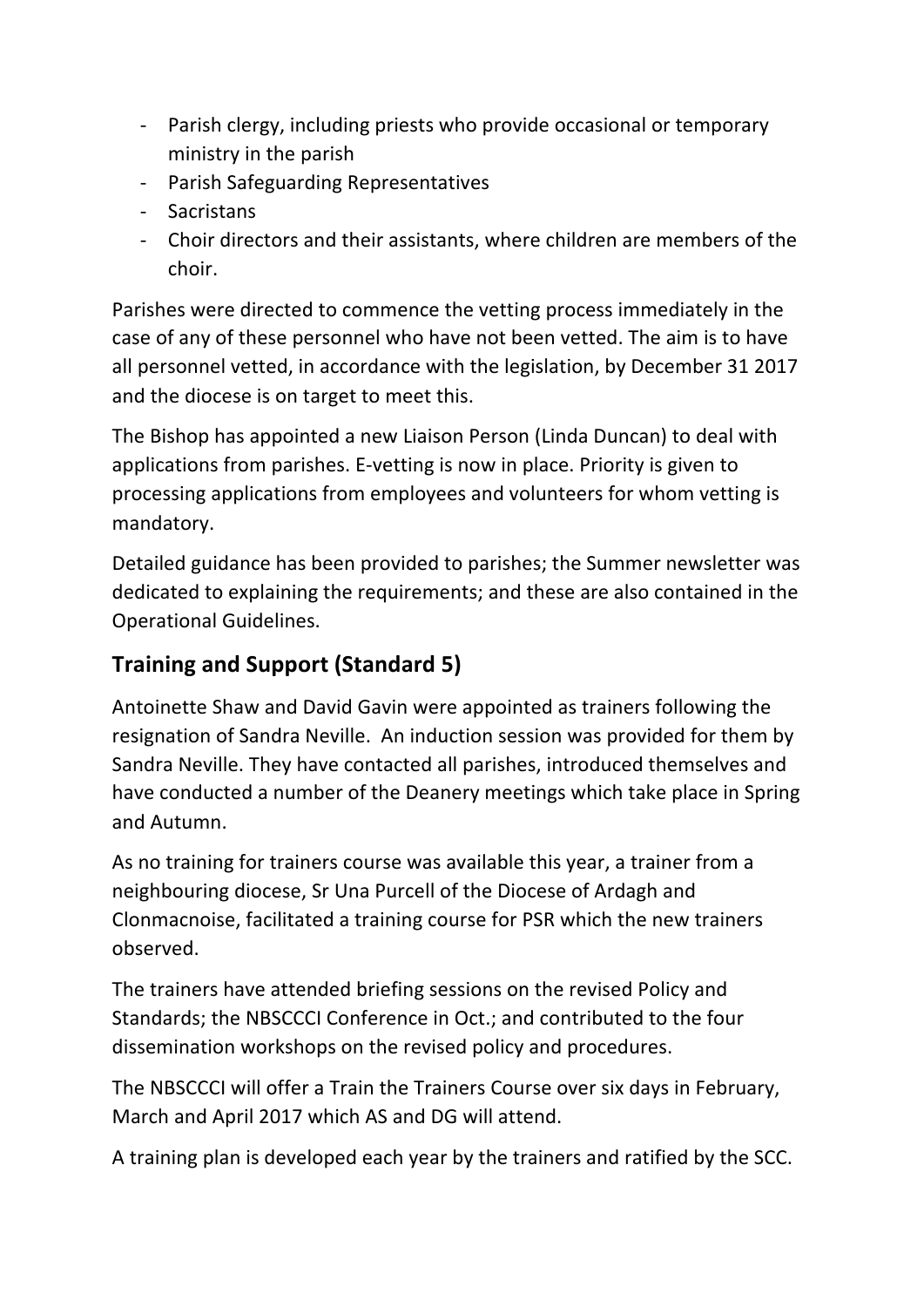# **Communicating the Church`s Safeguarding Message (Standard 6)**

In line with the communications policy of the Diocese of Meath, a range of processes has been engaged in to communicate the safeguarding message. These include:

**Safeguarding website:** This has been updated to incorporate the revised Safeguarding Policy and Standards and the associated Operational Guidelines. This is the principal means for communicating information on the policy and guidelines. However, print copies of the NBSCCCI document are available and it is planned to produce a limited number of the Operational Guidelines in hard copy.

**Newsletter:** Two newsletters were produced covering information on a range of relevant topics eg Garda vetting, revised policy and procedures, training events, NBSCCCI conference. The newsletter is circulated in electronic and hard copy to clergy, PSR and safeguarding related committees.

**Printed material:** Copies of the NBSC policy document have been circulated to parishes and committee members. A new poster with the policy statement and details for reporting safeguarding concerns has been circulated.

**Consultation and feedback meetings:** Meetings, facilitated by members of the SCC, are organised with parishes with the aim of hearing the views and needs of parishioners on safeguarding issues. The facilitators report back on the outcomes to the SCC for information and, where indicated, for action. Four such meetings were held in 2016.

### **Preparation of three-year plan:**

The existing three-year plan covered the period  $2013 - 2015$ . The SCC decided to delay development of the new plan until the new Policy and Standards were launched. This plan will cover the period  $2017 - 2020$ ; will adopt the format proposed in the NBSC Guidance; address the requirements outlined; and be informed by the outcomes of the parish audit.